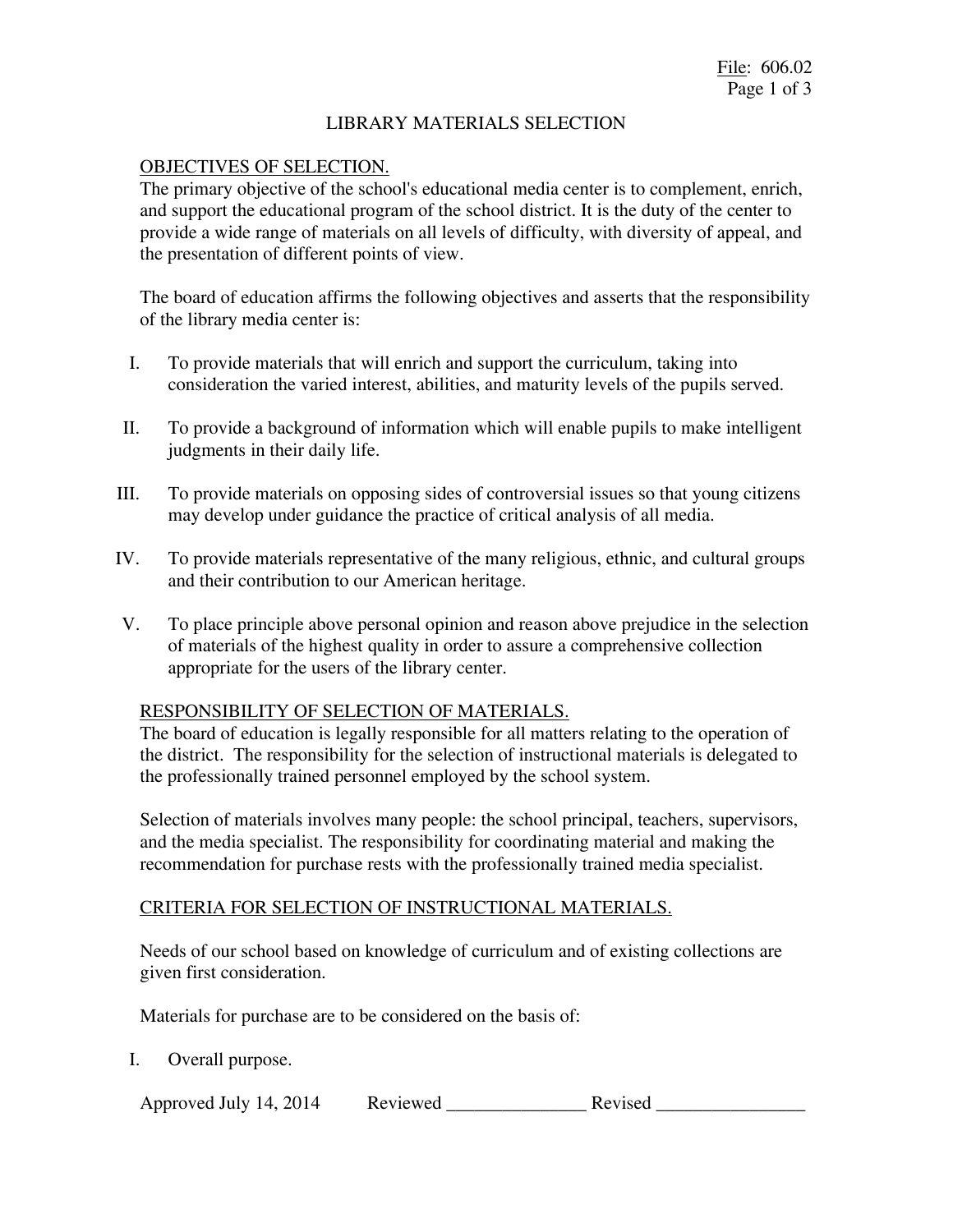- II. Timeliness or permanence.
- III. Importance of the subject matter.
- IV. Quality of the writing production.
- V. Readability and popular appeal.
- VI. Authoritativeness.
- VII. Reputation of the publisher or producer.
- VIII. Reputation and significance of the author, artist, composer, or producer.
- IX. Format and price.

## PROCEDURES FOR SELECTION.

In selecting materials for purchase, the media specialist is to evaluate the existing collection and may consult:

- I. Reputable, unbiased, professionally prepared selection aids.
- II. Specialists from all departments of all grade levels.
- III. The Media Committee appointed by the superintendent of schools to serve in an advisory capacity in the selection of material. This committee shall be composed of: The school principal, two faculty members, and the media specialist.

In specific areas the media specialist shall follow these procedures:

- I. Gift materials are judged by basic selection standards and are accepted or rejected by these standards.
- II. Multiple items of outstanding and much in demand media are purchased as needed.
- III. Worn or missing standard items are to be replaced periodically.
- IV. Out-of-date or no longer useful materials are withdrawn from the collection.
- V. Sets of materials and materials acquired by subscription are to be examined carefully and purchased only to fill a definite need.
- VI. Salesmen must have permission from the superintendent's office before going into any part of the school.